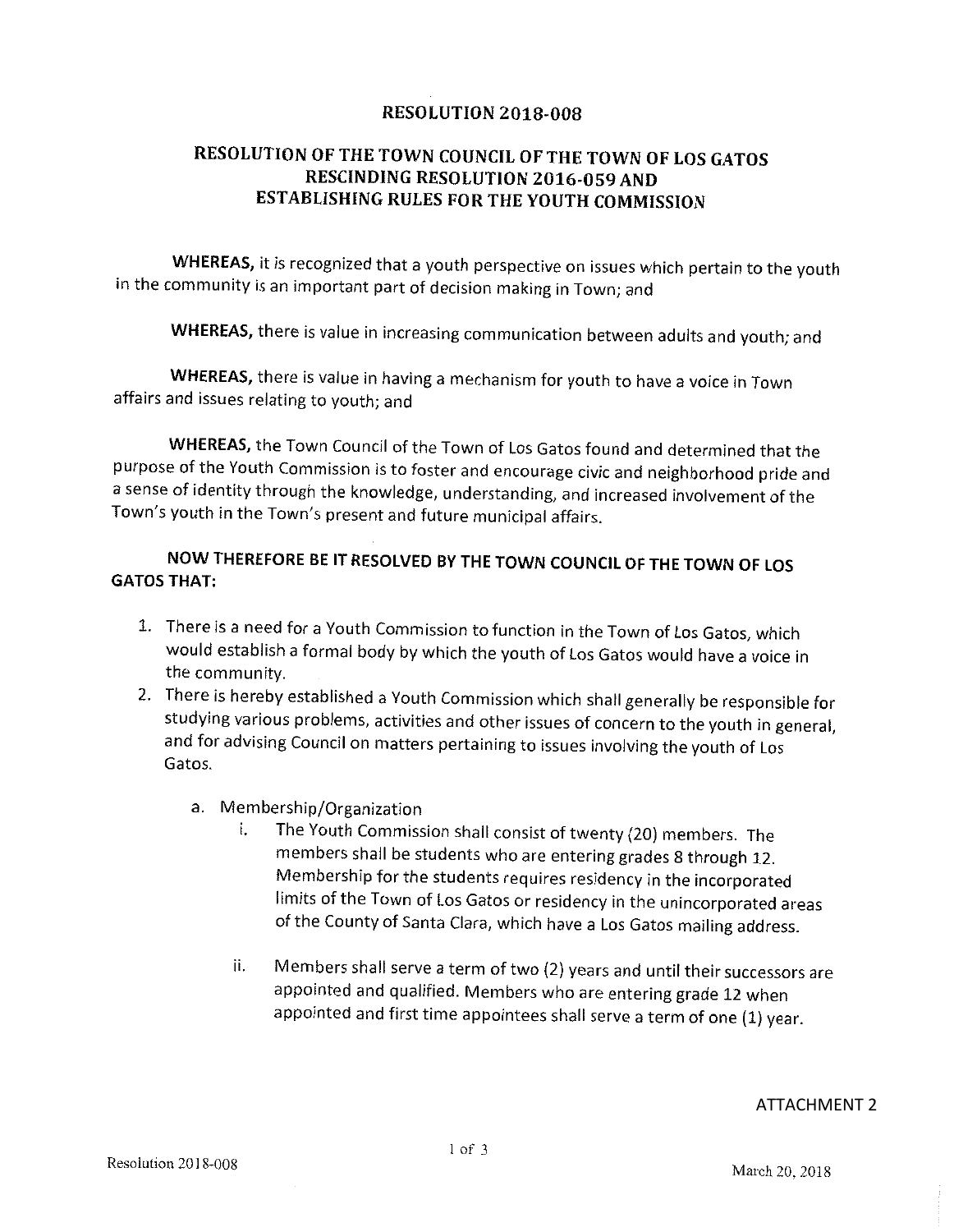- iii. The Commission shall appoint one  $(1)$  primary member and one  $(1)$ alternate to serve as one voting member on the following Town Boards and Commissions:
	- 1. Arts and Culture Commission
	- 2. Bicycle and Pedestrian Advisory Commission
	- 3. Community and Senior Services Commission
	- 4. Library Board
	- 5. Parks Commission
	- 6. Transportation and Parking Commission
	- iv. In addition to all Youth Commission meetings, the primary member shall attend all meetings of the Board or Commission they are appointed to. If the primary member is not able to attend the meeting of the Board or Commission they are assigned, it shall be the responsibility of the alternate to attend the meeting. If the primary member misses three (3) meetings of the Board or Commission the Youth Commission shall appoint <sup>a</sup> new primary member, and if necessary, a new alternate.
	- v. Liaisons shall provide <sup>a</sup> monthly report to the Youth Commission and be responsible for conveying the Youth Commission's input to the Board or Commission.
	- vi. A majority of members shall constitute <sup>a</sup> quorum for the purpose of transacting business.
	- vii. Commission members shall serve without compensation, provided that, with advance budgetary approval of the Town Council, the actual and necessary expenses (if any) incurred by the members in the conduct of Town business shall be reimbursable pursuant to the current Council policy.
- 3. The Commission shall hold <sup>a</sup> regular meeting at least once each month between September and June. The Commission shall establish <sup>a</sup> regular time and location for its meetings and shall otherwise call and conduct its meetings in compliance with the provisions of the Ralph M. Brown Act (Government Code Sections 54950 and following.)
- 4. The Commission shall elect a Chair and Vice-Chair, both of whom shall serve at the pleasure of the Commission. Terms of office shall be for one (1) year and shall begin on the first meeting in September and end the following June.
- 5. Minutes of the actions taken during its meetings shall be kept and filed with the Town Clerk Administrator.